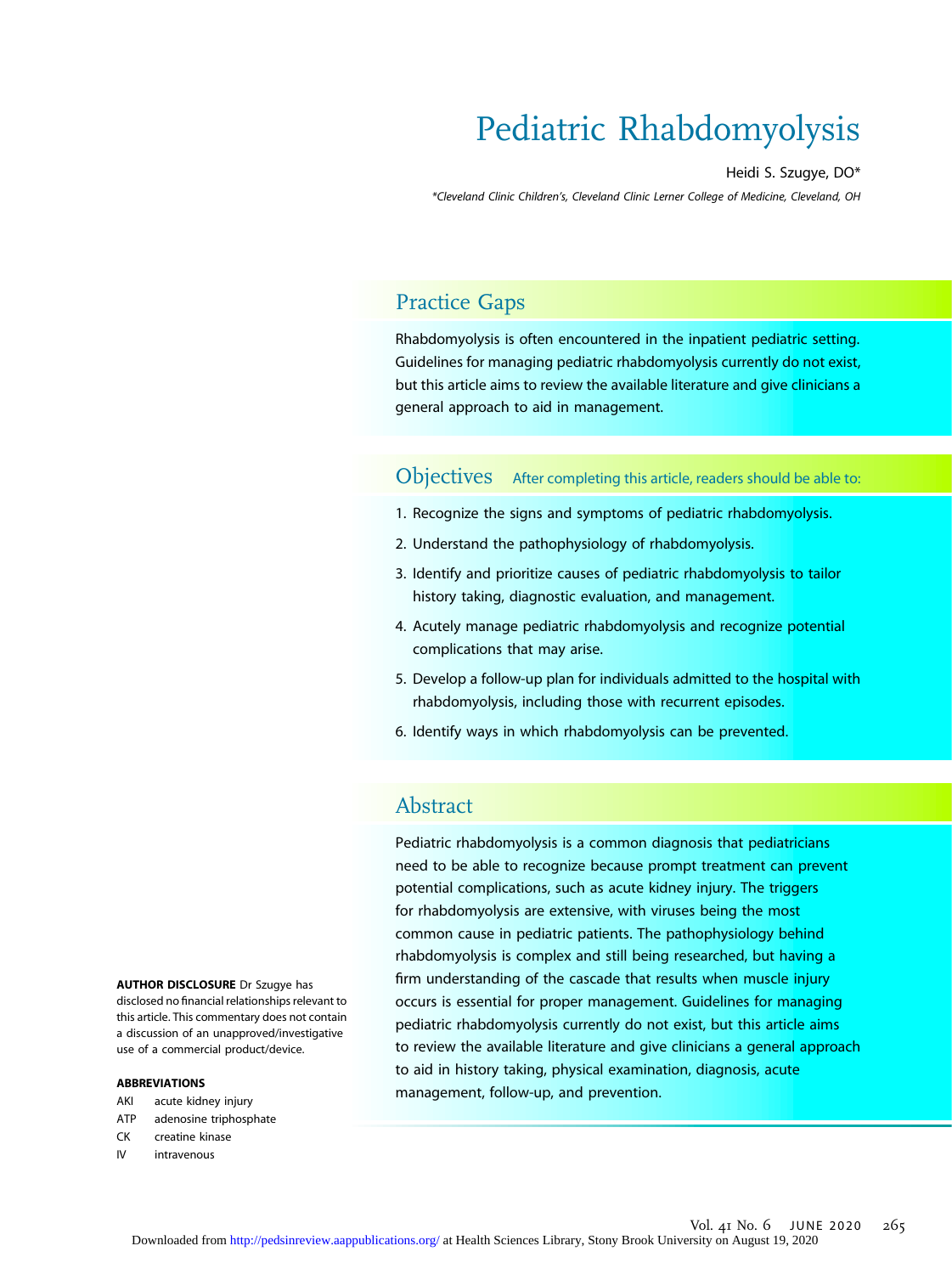## **INTRODUCTION**

Rhabdomyolysis in a broad sense is defined by the release of intracellular contents into the circulation after skeletal muscle damage that leads to systemic effects, including, most notably, acute kidney injury (AKI). (1) Consensus criteria are lacking, but based on a recent adult literature review, the most-used strict definition of rhabdomyolysis is a serum creatine kinase (CK) level greater than 5 times the upper limit of normal, or greater than 1,000 U/L ( $>16.70 \mu$ kat/L), with the pediatric literature often using the same definition. (2)(3) This laboratory finding is often coupled with the findings of myalgias, weakness, and pigmenturia. (2) This differs from myositis, in which there is muscle inflammation but the cell wall remains intact so there is no or minimal intracellular contents leaked into the circulation and the serum CK level is much lower than 1,000 U/L ( $16.70 \mu$ kat/L) or is normal. The triggers for this process are numerous and include infections, excessive muscle use, trauma, drugs, metabolic conditions, and myopathies. (4) The exact incidence of pediatric rhabdomyolysis is unknown, but 1 study has reported an incidence of 4 cases of rhabdomyolysis per 1,500 pediatric neurology consults in a large tertiary children's hospital over a 3-year period. (5) In addition, there are 25,000 pediatric and adult cases reported annually in the United States, with many mild cases likely going unrecognized. (3) Rhabdomyolysis is a relatively common diagnosis that most pediatricians will encounter, and, as such, they should have a firm understanding of this disease process. In particular there is a broad spectrum of severity and causality that needs to be appreciated to individualize care.

# PATHOPHYSIOLOGY

The pathophysiology of rhabdomyolysis is complex but essential for understanding the clinical manifestations of the disease process. Understanding can be simplified by dividing the course into 2 broad categories: cell death and the release of contents that occurs after cell death.

## Cell Death

Muscle injury can occur via either an insult to the cell's membrane or cellular energy depletion. Both insults eventually lead to the path of cell death, but the paths they take to get there differ. (6)

When the membrane itself is directly injured, free extracellular ionized calcium can enter the cell. (2)

On the other hand, when cellular energy, or adenosine triphosphate (ATP), is depleted due to impaired production or consumption, the transmembrane  $3Na^{+}/2K^{+}/ATP$ ase

pump no longer can function, resulting in sodium accumulation in the cell. (7) To compensate, the  $2Na^{+}/Ca^{2+}$  exchanger is activated to pump excess sodium out of the cell. (2) As noted previously herein, we again have calcium entering the cell. The cell has a  $Ca^{2+}/ATP$ ase pump to eliminate this excess calcium but without ATP cannot do so. (2) Excess calcium also causes repeated skeletal muscle contraction, further depleting ATP stores. (3)

Normally, intracellular sodium and calcium levels are kept low and the potassium level is kept high when cellular homeostasis is maintained with these pumps and channels. (8) In fact, the intracellular concentration of calcium is 10,000 times lower than the calcium concentration in the extracellular space. (1) However, with both paths we have an excess of intracellular calcium, which is catastrophic to cells. This imbalance activates proteases and phospholipases that destroy the cell membrane, allowing further accumulation of calcium. (2) This, in turn, destroys mitochondrial walls, leading to apoptosis and muscle cell necrosis. (2)

#### Release of Cellular Contents

Once muscle cell death has occurred, the release of intracellular contents into the extracellular space and circulation is responsible for the clinical manifestations we observe in rhabdomyolysis and set it apart from myositis. (6) All of the contents affect the surrounding tissues, including damage to local vasculature, edema, increased compartmental pressure, and ischemia. (1) Specific contents with their systemic effects and how they translate to the clinical findings we see are as follows:

- 1. Intracellular fluid is released into extracellular spaces, activating the renin-angiotensin-aldosterone system, decreasing renal blood flow and contributing to AKI. (2)
- 2. Myoglobin (an oxygen-carrying heme protein in muscle cells) is released, and when levels in the blood exceed the protein-binding capacity it precipitates in the glomerular filtrate. (9) Myoglobin goes on to cause AKI via 2 mechanisms. It is broken down into free iron, which reacts with hydrogen peroxide compounds to generate reactive oxygen species, which damage renal tubules. (2)(10) It also directly reacts with the lipid membrane components of the kidney to cause further damage. (2)(10)
- 3. Uric acid (a purine metabolite) is released from nucleosides and forms crystal deposits in an acidic environment, causing tubular destruction and AKI.  $(2)(7)(10)$
- 4. Excess potassium, calcium, and phosphorous can lead to a variety of clinical manifestations. (2) Specifically, hyperkalemia can cause muscle weakness, paralysis, heart palpitations, syncope, and cardiac conduction disturbances (that evolve from peaked Twaves to prolonged PR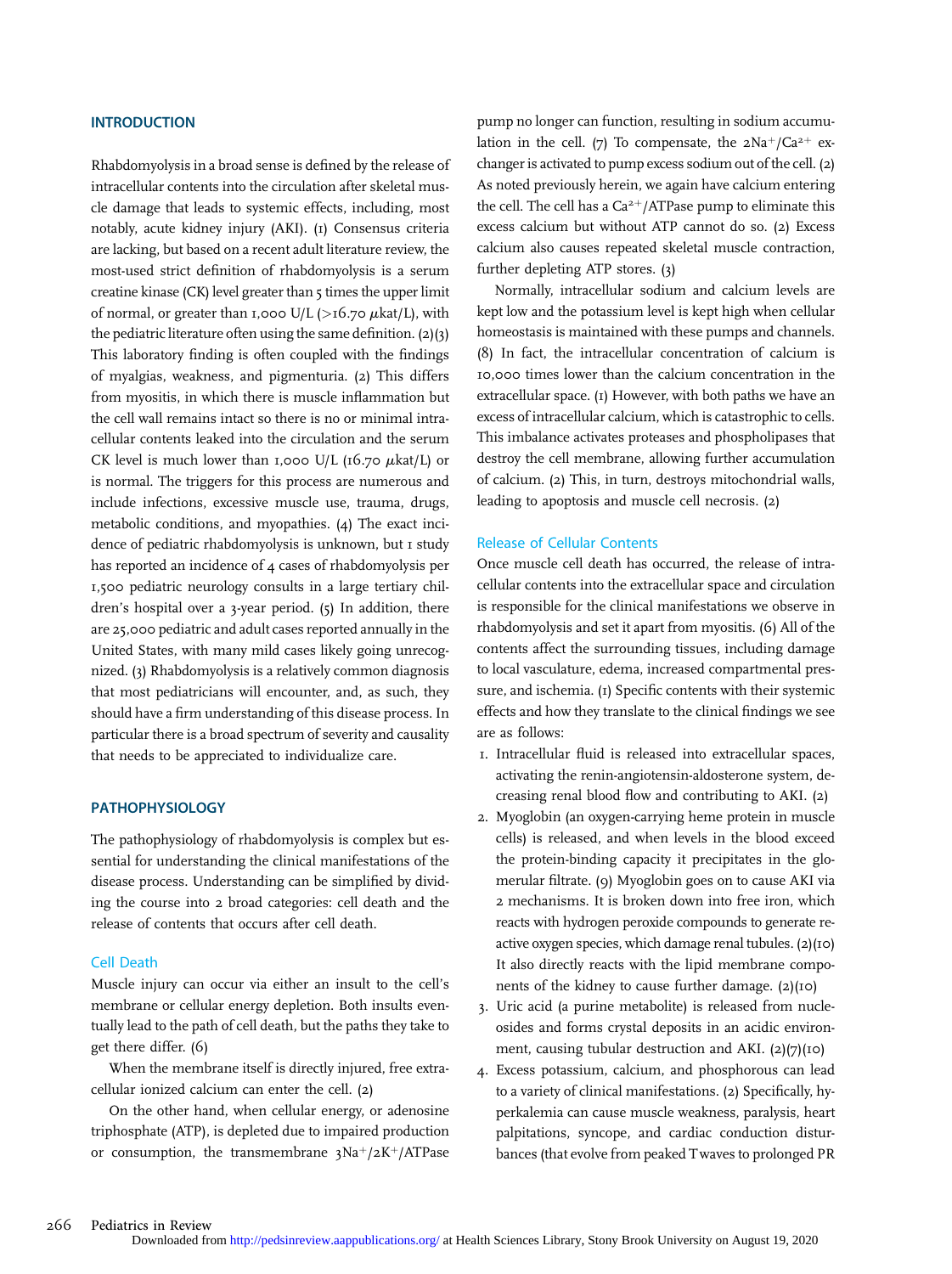interval to bundle branch block to ventricular fibrillation) that can ultimately lead to asystole if unrecognized. Hypercalcemia can cause nephrolithiasis, acute renal insufficiency, vomiting, constipation, muscle weakness, shortened QT interval, bradycardia, and hypertension. Last, hyperphosphatemia can cause acute nephropathy.

5. Aldolase, CK, lactate dehydrogenase, and aspartate transaminase (muscle enzymes) are also leaked into circulation. (8)

## HISTORY/CAUSES

There are a variety of acquired and inherited causes of skeletal cell injury that signal the process of rhabdomyolysis (Table 1). The most common cause in children is viruses, followed by inherited diseases and trauma/exercise.  $(3)(11)(12)$ Viruses and inherited diseases are a more common cause in the first decade of life, and trauma and medications peak as a cause in the second decade. (13)

#### **Infections**

Infections have been cited as the leading cause of pediatric rhabdomyolysis. In fact, viruses account for more than onethird of cases of pediatric rhabdomyolysis. (3) Influenza, Epstein-Barr virus, and cytomegalovirus have been repeatedly reported as responsible viruses. (3) Bacterial infections such as group A  $\beta$ -hemolytic streptococci and salmonella have been documented in the pediatric literature. (3) Last, protozoal infections such as malaria can be culprits as well. (3) Asking for travel history, vaccination status, and history of sick contacts can be helpful in revealing some of these causes.

## Trauma/Exercise

Although trauma is the main cause of rhabdomyolysis in adults, it is less common in children. However, the incidence of exertional rhabdomyolysis in teenagers has been increasing. (14) Athletes and those in the military are populations to consider at risk for rhabdomyolysis due to excessive activity often after a period of being less active during the off season or before training camps. The presence of concomitant factors can put one at higher risk for exertional rhabdomyolysis, such as high humidity, sickle cell trait, electrolyte abnormalities, dehydration, high BMI, high altitude, or use of medications known to cause rhabdomyolysis. (3)(14) The type of exercise can also increase the risk of rhabdomyolysis. Eccentric contractions, which put tension on and elongate the muscle (such as when running downhill, resistance training, or weight lifting exercises when the muscles are extended), rather

# TABLE 1. Reported Causes of Pediatric Rhabdomyolysis

| Viral infections                                             |
|--------------------------------------------------------------|
| • Influenza A                                                |
| • Influenza B                                                |
| · Dengue                                                     |
| · Human herpesvirus 6                                        |
| · Epstein-Barr virus                                         |
| • Cytomegalovirus                                            |
| · Respiratory syncytial virus                                |
| • Coxsackieviruses                                           |
| Bacterial infections                                         |
| • Salmonella                                                 |
| • Malaria                                                    |
| • Brucella                                                   |
| · Mycoplasma pneumoniae                                      |
| · Legionella                                                 |
| • Streptococcus pyogenes                                     |
| · Staphylococcus aureus                                      |
| Muscle strain/excessive activity/trauma                      |
| · Strenuous or prolonged exercise                            |
| • Convulsive seizure                                         |
| · Dystonic reactions                                         |
| · Abrupt withdrawal of muscle-relaxing medication (baclofen) |
| • Heatstroke                                                 |
| · Hypothermia                                                |
| • Crush injury                                               |
| · Compartment syndrome                                       |
| • Surgery                                                    |
| Medications                                                  |
| • Neuroleptics                                               |
| • Statins                                                    |
| • Anesthesia agents causing malignant hyperthermia           |
| · Isotretinoins                                              |
| • Lithium                                                    |
| • Colchicine                                                 |
| • Corticosteroids                                            |
| · Cyclosporine                                               |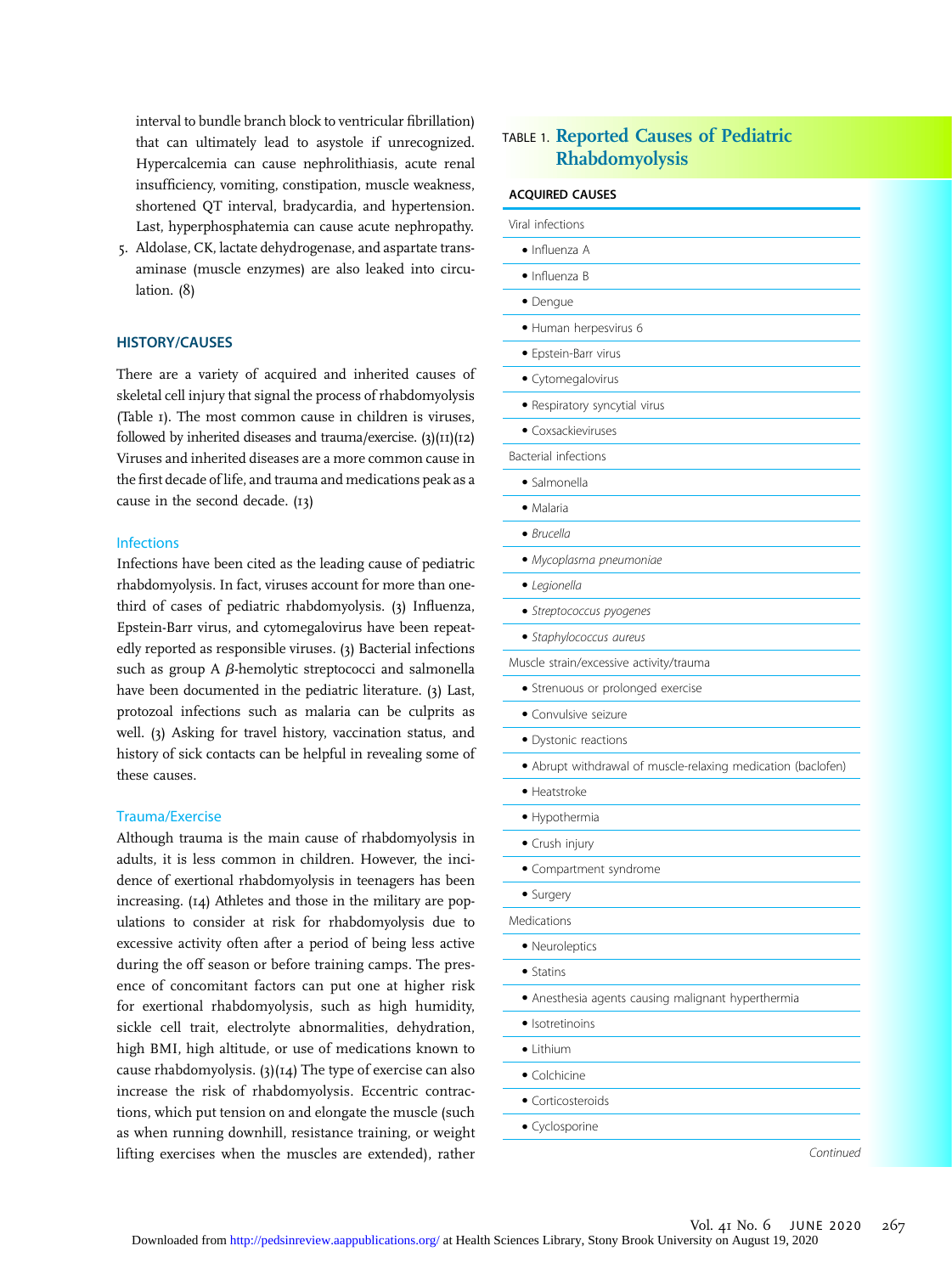| <b>TABLE 1. (Continued)</b>                                                                                                          | <b>TABLE 1. (Continued)</b>                                                                                                                                                                                                                                                                                                                                                                                                                                                                                                                                                             |  |
|--------------------------------------------------------------------------------------------------------------------------------------|-----------------------------------------------------------------------------------------------------------------------------------------------------------------------------------------------------------------------------------------------------------------------------------------------------------------------------------------------------------------------------------------------------------------------------------------------------------------------------------------------------------------------------------------------------------------------------------------|--|
| Illicit drugs                                                                                                                        | · Phosphorylase mutase deficiency                                                                                                                                                                                                                                                                                                                                                                                                                                                                                                                                                       |  |
| · 3,4-Methylenedioxy-methamphetamine                                                                                                 | o Lactate dehydrogenase-A deficiency                                                                                                                                                                                                                                                                                                                                                                                                                                                                                                                                                    |  |
| $\bullet$ Heroin                                                                                                                     | $\circ$ $\beta$ -Enolase deficiency                                                                                                                                                                                                                                                                                                                                                                                                                                                                                                                                                     |  |
| • Marijuana                                                                                                                          | o Glycogen synthase deficiency                                                                                                                                                                                                                                                                                                                                                                                                                                                                                                                                                          |  |
| $\bullet$ Cocaine                                                                                                                    | Muscular dystrophies                                                                                                                                                                                                                                                                                                                                                                                                                                                                                                                                                                    |  |
| Toxins                                                                                                                               | • Duchenne and Becker                                                                                                                                                                                                                                                                                                                                                                                                                                                                                                                                                                   |  |
| • Ethanol                                                                                                                            | • FKRP-related                                                                                                                                                                                                                                                                                                                                                                                                                                                                                                                                                                          |  |
| · Carbon monoxide                                                                                                                    | · Dysferlinopathy                                                                                                                                                                                                                                                                                                                                                                                                                                                                                                                                                                       |  |
| · Para-phenylenediamine (found in hair dye and henna)                                                                                | • Sarcoglycanopathy                                                                                                                                                                                                                                                                                                                                                                                                                                                                                                                                                                     |  |
| · Multiple wasp or hornet stings                                                                                                     | • Anoctamin 5                                                                                                                                                                                                                                                                                                                                                                                                                                                                                                                                                                           |  |
| • Snake venom                                                                                                                        | Congenital myopathies                                                                                                                                                                                                                                                                                                                                                                                                                                                                                                                                                                   |  |
| Food/ingestions                                                                                                                      | · Ryanodine receptor 1-related myopathy                                                                                                                                                                                                                                                                                                                                                                                                                                                                                                                                                 |  |
| • Quail eggs                                                                                                                         | · Selenoprotein N-related myopathy                                                                                                                                                                                                                                                                                                                                                                                                                                                                                                                                                      |  |
| • Mushrooms                                                                                                                          | Inflammatory myopathies                                                                                                                                                                                                                                                                                                                                                                                                                                                                                                                                                                 |  |
| • Licorice                                                                                                                           | • Sarcoidosis                                                                                                                                                                                                                                                                                                                                                                                                                                                                                                                                                                           |  |
| Metabolic                                                                                                                            | · Polymyositis                                                                                                                                                                                                                                                                                                                                                                                                                                                                                                                                                                          |  |
| · Nonketotic hyperosmolar coma                                                                                                       | · Dermatomyositis                                                                                                                                                                                                                                                                                                                                                                                                                                                                                                                                                                       |  |
| • Thyroid disease                                                                                                                    |                                                                                                                                                                                                                                                                                                                                                                                                                                                                                                                                                                                         |  |
| · Diabetic ketoacidosis                                                                                                              |                                                                                                                                                                                                                                                                                                                                                                                                                                                                                                                                                                                         |  |
| · Hypokalemia                                                                                                                        | than concentric contractions, or flexion of muscle, can                                                                                                                                                                                                                                                                                                                                                                                                                                                                                                                                 |  |
| · Hypophosphatemia                                                                                                                   | predispose one to rhabdomyolysis. (3) Overemphasis on a<br>single muscle group, not allowing recovery time between<br>exercises, increasing weight amounts too quickly when<br>weightlifting, and workouts after a practice or a game are<br>other risk factors for developing rhabdomyolysis. (14) In<br>addition, it has been postulated that some people are at<br>higher risk for muscle breakdown in response to exercise<br>than others due to genetic polymorphisms that have been                                                                                               |  |
| Inherited Disorders Predisposing to Rhabdomyolysis                                                                                   |                                                                                                                                                                                                                                                                                                                                                                                                                                                                                                                                                                                         |  |
| Inborn errors of metabolism                                                                                                          |                                                                                                                                                                                                                                                                                                                                                                                                                                                                                                                                                                                         |  |
| · Fatty acid oxidation defects                                                                                                       |                                                                                                                                                                                                                                                                                                                                                                                                                                                                                                                                                                                         |  |
| o Carnitine palmitoyltransferase II deficiency                                                                                       |                                                                                                                                                                                                                                                                                                                                                                                                                                                                                                                                                                                         |  |
| o Very long chain acyl-CoA dehydrogenase deficiency                                                                                  |                                                                                                                                                                                                                                                                                                                                                                                                                                                                                                                                                                                         |  |
| · Mitochondrial trifunctional protein combined enzyme deficiency                                                                     |                                                                                                                                                                                                                                                                                                                                                                                                                                                                                                                                                                                         |  |
| · Muscle phosphatidic acid phosphatase deficiency (LPIN1 gene<br>mutation)                                                           | described. (3)                                                                                                                                                                                                                                                                                                                                                                                                                                                                                                                                                                          |  |
| · Mitochondrial disorders                                                                                                            | <b>Medications/Toxins/Ingestions</b><br>Medications are a much more common trigger in adults,<br>and it is important to note that more than 200 medica-<br>tions have been cited to cause rhabdomyolysis. (3) The<br>medications listed in Table I have been more commonly<br>known to cause rhabdomyolysis and are medications more<br>frequently used in the pediatric population. When obtain-<br>ing a history of the patient it is important to think of<br>these causes and tailor questions appropriately to try to<br>unveil a trigger. A thorough social history should be ob- |  |
| o MELAS (mitochondrial encephalomyopathy, lactic acidosis,<br>and stroke-like episodes) syndrome due to A3243G or<br>A3260G mutation |                                                                                                                                                                                                                                                                                                                                                                                                                                                                                                                                                                                         |  |
| o Cytochrome b oxidase deficiency                                                                                                    |                                                                                                                                                                                                                                                                                                                                                                                                                                                                                                                                                                                         |  |
| o Cytochrome c oxidase deficiency                                                                                                    |                                                                                                                                                                                                                                                                                                                                                                                                                                                                                                                                                                                         |  |
| · Glycogen storage diseases                                                                                                          |                                                                                                                                                                                                                                                                                                                                                                                                                                                                                                                                                                                         |  |
| o Myophosphorylase deficiency (McArdle disease)                                                                                      |                                                                                                                                                                                                                                                                                                                                                                                                                                                                                                                                                                                         |  |
| · Phosphofructokinase deficiency (Tarui disease)                                                                                     |                                                                                                                                                                                                                                                                                                                                                                                                                                                                                                                                                                                         |  |
| o Phosphonylase R kinase deficiency                                                                                                  | tained to screen for illicit drug use in adolescents. Known                                                                                                                                                                                                                                                                                                                                                                                                                                                                                                                             |  |

- Phosphorylase B kinase deficiency

Continued

agents include alcohol (acute intoxication or withdrawal symptoms, including delirium tremens and seizures), cocaine,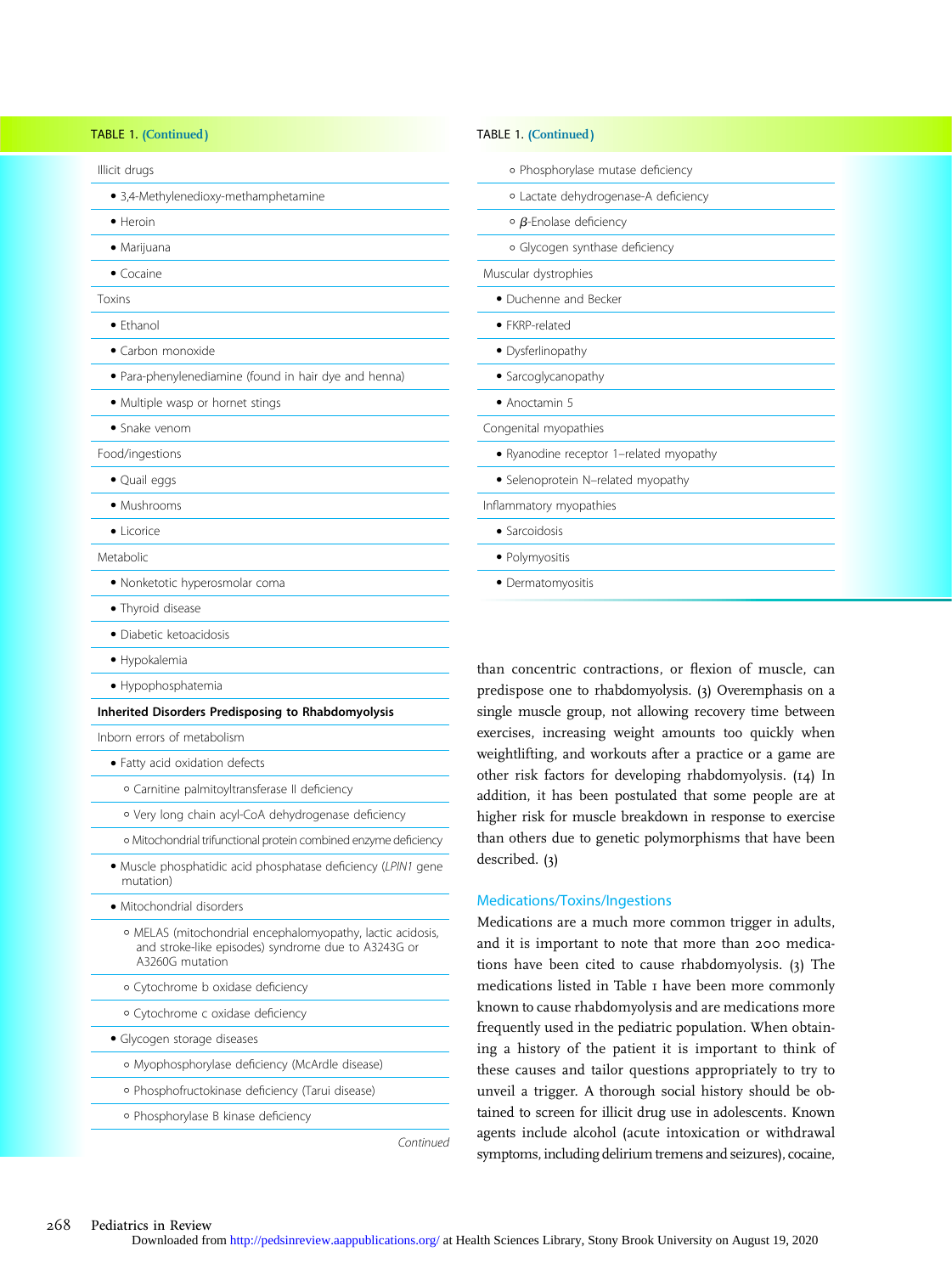heroin, marijuana, amphetamines, ecstasy, and lysergic acid diethyl-amide. (3)

#### Inherited Disorders

There are a variety of genetic causes for rhabdomyolysis, many being rare metabolic conditions as listed in Table 1, but they are important to consider when faced with a patient with recurrent rhabdomyolysis. Inherited disorders can be characterized by those of lipid metabolism, glycogen metabolism, mitochondrial function, muscular dystrophies, and other myopathies. Carnitine palmitoyltransferase II deficiency and McArdle disease (an autosomal recessive disorder caused by a mutation of the PYGM gene leading to myophosphorylase deficiency) are the most common inherited myopathies that cause recurrent rhabdomyolysis.  $(4)(15)(16)(17)$  It is important to obtain a thorough family history because many of these conditions are inherited. Differences in symptomatic presentation can help differentiate between these conditions and be suggestive of an underlying inherited cause.

## SYMPTOMATIC PRESENTATION

The classic acute presentation of rhabdomyolysis includes myalgias, muscle weakness, and tea-colored urine. Not many other conditions present with this triad, but be mindful of other diagnoses if all 3 symptoms are not present. Myalgias are the most common presenting symptom and often the only symptom in pediatric patients, so index of suspicion based on history and severity of myalgias needs to be high. (12)

Fever should make you think of an infectious cause or malignant hyperthermia if the patient had exposure to anesthetics recently. If an infectious cause was the trigger, symptoms such as a sore throat or upper respiratory symptoms may be present. Patients may also present with oliguria or anuria if AKI is present. (2)

It is important to take a history of symptoms associated with exercise and fasting because this can often help uncover an underlying inherited disorder. In general, one should consider an underlying neuromuscular condition if the symptoms exceed the possible cause. Patients reporting myalgias and cramps within minutes of moderateto high-intensity activity, a phenomenon known as "out of wind," should be screened for glycogen storage diseases. (4) Furthermore, a history of resolution of symptoms after resting for approximately 6 to 10 minutes (a phenomenon known as "second wind") is suspicious for McArdle disease. (4) A history of stiffness or weakness after low-intensity but prolonged activity lasting greater than 30 minutes or

fever/heat-triggered symptoms is suspicious for a fatty acid oxidation defect. (4) Last, symptoms of rhabdomyolysis after fasting are suspicious for a mitochondrial disorder. (4)

## EXAMINATION FINDINGS

When patients present with signs and symptoms suspicious for rhabdomyolysis, it is important to first assess the patient clinically, including completing a full examination and assessment of vital signs to ensure that no interventions are needed emergently. A thorough neuromuscular examination to assess for extremity muscle weakness, tenderness, and abnormal gait due to pain should be performed. Because compartment syndrome is a known complication of rhabdomyolysis, one should assess extremities for pallor, diminished pulses, tenderness, and paresthesia.

Physical examination can also determine underlying causes for rhabdomyolysis. Mental status and pupil size should be assessed because this can provide insight into drug or toxin exposure. Ptosis and ophthalmoplegia can be seen in some mitochondrial disorders and muscular dystrophies. (4) Hepatosplenomegaly can be seen in Epstein-Barr virus, cytomegalovirus, and glycogen storage diseases. Proximal muscle weakness may indicate a muscular dystrophy as well. (4) Nasal congestion, rashes, lymphadenopathy, and pharyngitis can reveal a possible infectious cause. A thorough skin examination for signs of injury, drug use, bites, and stings should also be performed.

## DIAGNOSTIC STUDIES

The diagnosis of rhabdomyolysis needs to be made via laboratory testing as soon as rhabdomyolysis is suspected. Children seen in the outpatient setting should be sent to the emergency department for laboratory testing. Once the diagnosis is confirmed, if not apparent from history, more specific investigative studies to look for an underlying cause should be initiated.

## Initial Studies

When rhabdomyolysis is suspected based on history and examination findings, initial studies that need to be sent include a serum CK level, comprehensive metabolic panel, microscopic urinalysis, and complete blood cell count to evaluate for electrolyte abnormalities, kidney function, hydration status, and leukocytosis suggestive of infection. Urine and serum myoglobin can also be sent, but limitations and disadvantages of these studies are discussed later herein. If electrolyte abnormalities are present, an electrocardiogram should be obtained and cardiac monitoring with telemetry considered depending on severity.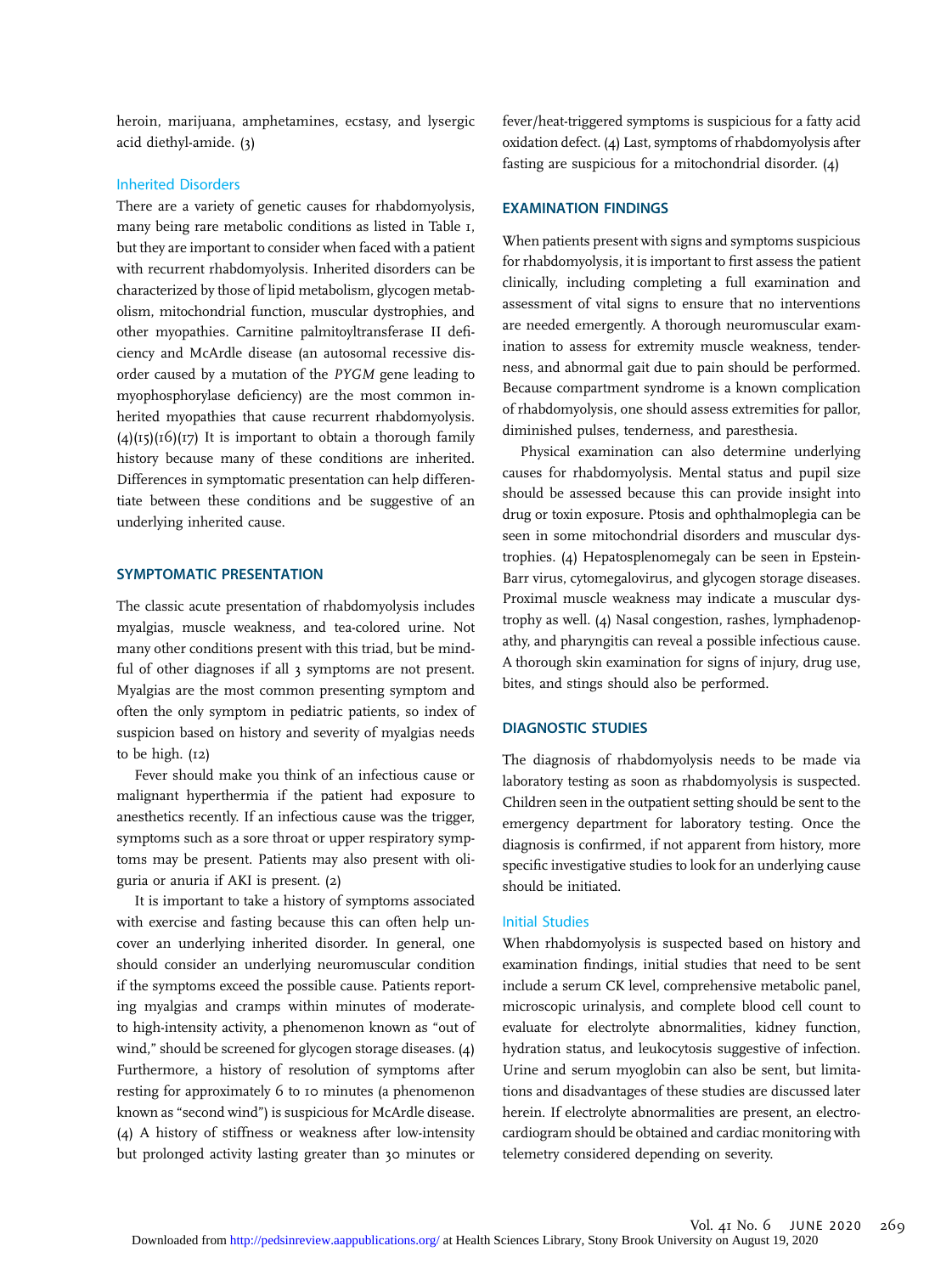Although there are no set criteria for the diagnosis of rhabdomyolysis, an elevation in CK level is used for diagnosis by clinicians because it is the most sensitive enzyme marker for muscle breakdown. (3) There is no consensus on the cutoff value in pediatric or adult patients, but most consider more than 5 times the upper limit of normal (or ~1,000 U/L [~16.70  $\mu$ kat/L]) diagnostic. The CK level rises 12 hours after the initial insult, peaks at approximately 2 to 5 days, and returns to normal in most patients 6 to 10 days later. (2)

The myoglobin level, which rises before the CK level, can be measured in serum or urine to confirm the diagnosis. (2) However, the drawbacks include a high false-negative rate because it has a half-life of only I to 3 hours, and results are not reported in a timely manner. (18) Dipstick urinalysis positive for blood and negative for red blood cells is suspicious for myoglobinuria and also supports the diagnosis. Myoglobinuria causes color change in the urine when levels exceed 250,000  $\mu$ g/L (14,535 nmol/L), at which point more than 100 g of muscle tissue has been destroyed. (19)

The incidence of AKI may be lower in children than in adults, with the largest pediatric case series  $(N = 191)$ reporting an incidence of approximately 5%. (13) Higher initial CK levels have been shown to be a risk factor for AKI in pediatric patients. (13)(20) However, larger adult studies have shown that initial CK and myoglobin levels are not good predictors of AKI or mortality. (2) A validated tool for predicting AKI and mortality in adult patients with rhabdomyolysis takes into account age, sex, etiology, and initial levels of creatinine, calcium, phosphate, and serum bicarbonate. (21)

Disseminated intravascular coagulation can be a late complication of rhabdomyolysis, so checking coagulation studies should be considered in those with a delayed diagnosis, with thrombocytopenia, or who are ill-appearing. (3)

#### Cause-Related Studies

Evaluation for a single initial episode of rhabdomyolysis is based on clinical history and examination findings. For example, when an infectious etiology is suspected, testing directed at specific viruses or cultures for bacteria can be sent based on clinical presentation. In addition, if a medication or toxin is suspected, serum drug levels and/or a urine toxicology screen can be obtained. If history strongly suggests or diagnostic evaluation confirms a cause for rhabdomyolysis, no further evaluation is necessary.

However, when an initial episode cannot be attributed to infection, exercise, medications, or toxins based on history, physical examination, or diagnostic studies, further evaluation is necessary to look into other causes. In addition, those with an initial episode and a personal history of myalgias or a family history of a myopathy should also undergo additional investigations. Last, those with more than 1 episode of rhabdomyolysis also deserve further diagnostic studies.

In the acute setting, when an inborn error of metabolism is suspected, diagnostic testing should target the specific disorder suspected. For patients with concern for a glycogen storage disease, levels of liver enzymes, bilirubin, lactate dehydrogenase, and uric acid as well as fasting glucose, ammonia, lactate, and lipid panel can be performed as screening tests. (4) Specific genetic testing can be considered as well, such as PYGM sequencing for McArdle disease. (4) When fatty acid oxidation defects are suspected, levels of liver enzymes, fasting glucose, ammonia, lactate, ketones, total and free carnitine and acylcarnitines, free fatty acids, urine organic and amino acids, and urine acylglycines can be determined. (4) Specific gene testing can again be performed as well. (4) When mitochondrial disorders are suspected, serum lactate, pyruvate, and urine organic and amino acids can be sent for laboratory testing. (4) When it is hard to decipher which inborn error of metabolism could be causing symptoms, all of the above can be performed. A pediatric neurologist and a geneticist are often helpful in guiding this initial evaluation as well.

Other tests can be helpful at arriving at a cause but are usually requested by a pediatric neurologist in the outpatient setting on follow-up. Muscle biopsy will show only nonspecific findings of muscle injury but will not assist in determining the underlying etiology until 6 weeks to 3 months after symptom resolution. (4) At that time specific enzyme assays can be performed. (4) Findings from electromyography and muscle magnetic resonance imaging can be suggestive of an underlying myopathy when abnormal once patients are asymptomatic, but these findings are very nonspecific and often are only suggestive of a myopathy or muscle inflammation. (4) In patients with recurrent exercise-induced rhabdomyolysis, a forearm exercise test can be performed to screen for a metabolic myopathy by looking at lactic acid and ammonia levels before and after sphygmomanometer cuff placement. (3)

### ACUTE MANAGEMENT

The Figure gives a general algorithm for the management of patients with rhabdomyolysis. When patients are diagnosed as having rhabdomyolysis, they need to be admitted to the hospital for IV fluids, close clinical monitoring, possible consults, and frequent laboratory tests. Admission to the ICU may be required for those with severe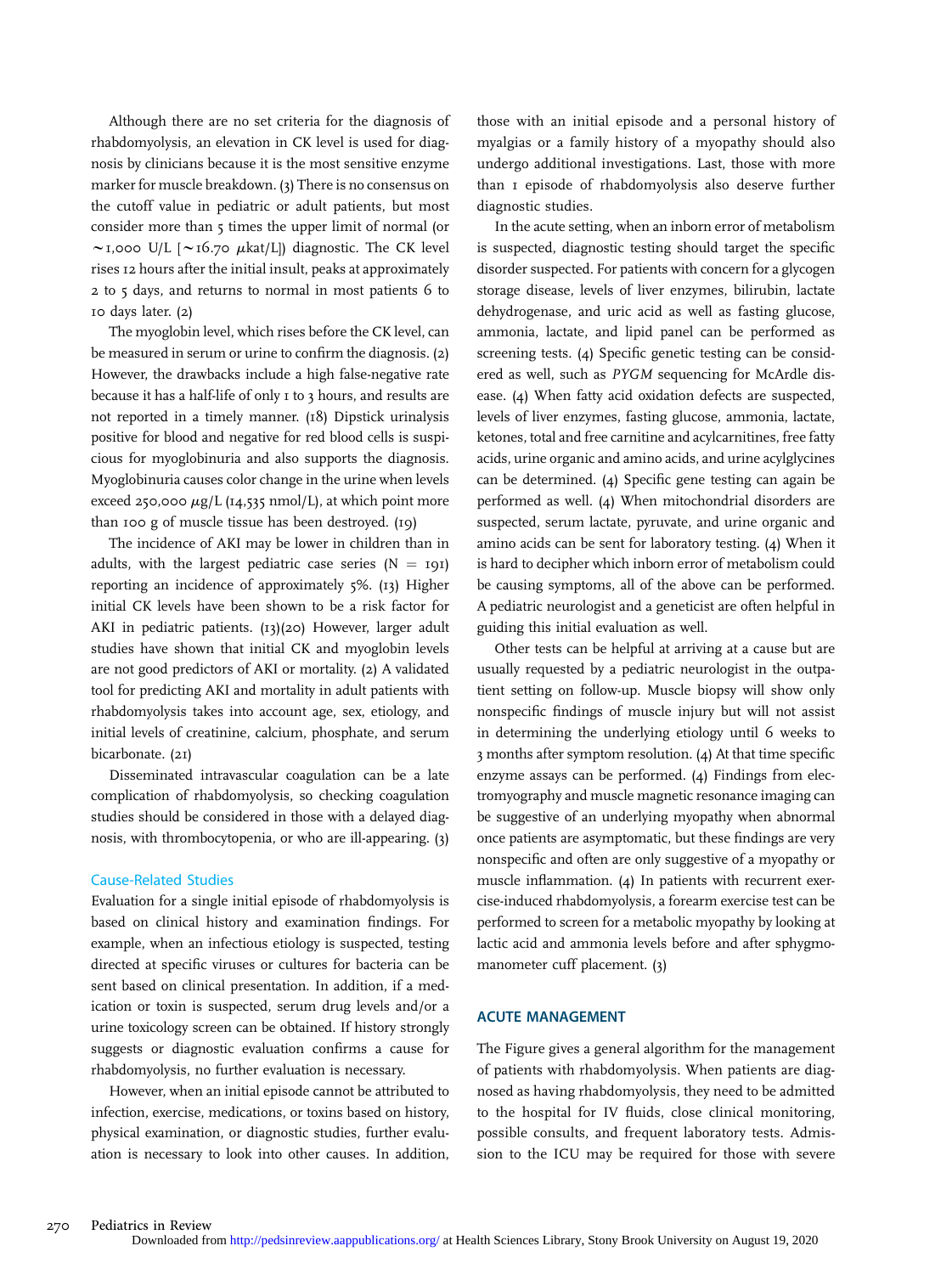

Figure. Management algorithm for pediatric rhabdomyolysis. CK=creatine kinase, IV=intravenous.

electrolyte abnormalities, arrhythmias, or AKI requiring dialysis.

The overall goal in the treatment of rhabdomyolysis is to preserve renal function and prevent AKI. There is consensus and evidence that this is achieved via administration of IV fluids. (3) However, there is much variation in the type, rate, and duration reported, without any set guidelines for adult or pediatric patients.  $(I4)(22)$ 

Normal saline is the most commonly used fluid choice. (3) The addition of sodium bicarbonate to IV fluids or the use of lactated Ringer solution has been considered in the acute management of rhabdomyolysis because animal studies have shown that alkalinization of urine decreases cast formation. (3) Studies comparing the use of lactated Ringer solution and normal saline showed no difference in the incidence of AKI or the rate of reduction of the CK level. (2) Studies comparing outcomes of those who received normal saline versus IV fluid with sodium bicarbonate are lacking in adult and pediatric patients. (22) Many experts recommend adding only sodium bicarbonate to IV fluids if the patient is acidotic. (22)

Rate of IV fluid resuscitation practices vary greatly. In adults, a rate of 1.5 L per hour initially is suggested. (3) Some experts recommend using a urine output goal of at least 200 mL per hour for the first 24 hours and tailoring IV fluid rates accordingly for adult patients. (3)(22) In pediatric patients, many clinicians will give an initial 20-mL/kg bolus and then start twice the maintenance rate IV fluids. Additional

boluses can be given and the IV fluid rate can be adjusted based on urine output, serum CK level, and net fluid balance. There are no urine output goals for pediatric patients published, but given that the recommended urine output is approximately 3 to 4 times normal urine output for an adult, one could hypothesize for children a targeted urine output to be 3 to 4 times the normal urine output for pediatric patients, or approximately 3 to 4 mL/kg per hour. It has been shown that rapid initiation of IV fluids decreases the risk of acute renal failure, specifically if administered within the first 6 hours after muscle injury. (22)

The addition of mannitol has been postulated to assist in diuresis and, hence, prevent AKI. However, a systematic review of adult patients by Scharman and Troutman (22) found no benefit over normal saline fluid but did state that it would be reasonable to add if a urine output of 300 mL per hour is not achievable with IV fluid therapy alone, based on expert opinion.

In general, more randomized controlled studies need to be performed comparing fluid rates, use of mannitol versus normal saline alone, and use of sodium bicarbonate versus normal saline alone. Studies are lacking in both the adult and pediatric literature.

CK, electrolyte, and creatinine levels should be measured at least twice daily until the CK level is downtrending, electrolyte levels have normalized, and AKI has resolved. However, the frequency of laboratory testing should vary based on the severity of the CK level, rate of rise of the CK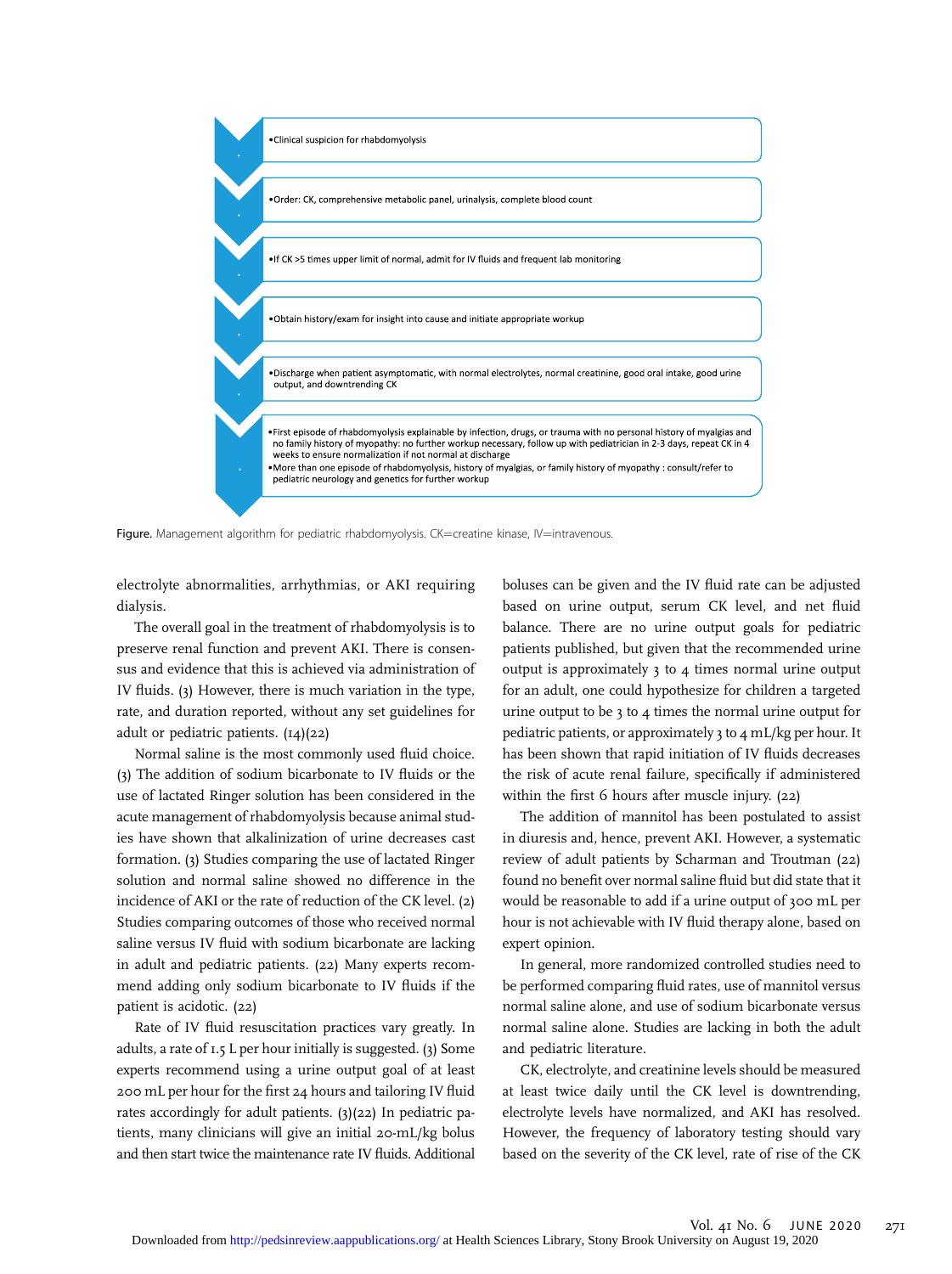level, presence of AKI, timing of presentation, and presence of electrolyte abnormalities. This requires some clinical judgment to ensure that complications are not missed. One can approximate when the CK level should peak based on its half-life and when the insult occurred. If the CK level continues to climb past the approximated peak, one should consider ongoing insult. If the CK level is not normalizing in an expected period, one should consider this to be the patient's baseline, which would be concerning for an underlying myopathy.

In addition, nephrotoxic medications such as nonsteroidal anti-inflammatory drugs should be avoided. Drugs or medications that may have caused rhabdomyolysis should be discontinued. Electrolytes should be replaced as needed. In patients who develop disseminated intravascular coagulation, fresh frozen plasma can be given.

Pediatric neurology and genetics consults should be considered when there is suspicion for an underlying myopathy based on history or physical examination findings, especially for patients with more than 1 episode of rhabdomyolysis. An initial evaluation can begin in the hospital, but often a diagnosis is not made until after discharge given that many of these tests take days to weeks to result. A pediatric nephrology consult should be considered when AKI is present or the patient has poor urine output despite aggressive hydration. A retrospective study performed at a tertiary care center's ICU reported that 29 of 182 patients (16%) admitted to their PICU with rhabdomyolysis required renal replacement therapy. (11) A pediatric surgeon should be consulted if there is concern for compartment syndrome.

Degree of elevation of the CK level has not been shown to be predictive of mortality, and chronic kidney disease is a rare complication of rhabdomyolysis in children requiring intensive care. (11) Reported mortality rates in children are 7% to 10%, but all died secondary to their underlying etiology and not rhabdomyolysis. (8)

There is no consensus on discharge criteria, but based on expert opinion, patients should be asymptomatic (or greatly improved), with normal electrolyte levels, normal creatinine levels, good oral intake, good urine output, and downtrending serum CK levels. (23) It is also reasonable to ensure that the serum CK level is less than 5,000 U/L  $(<\frac{8}{3}$ .50  $\mu$ kat/L) before discharge because this is the lowest abnormal level associated with renal failure in a large study of 2,083 adult trauma ICU patients. (24)

# FOLLOW-UP

In patients with their first episode of rhabdomyolysis explainable by infection, drugs, or trauma with no personal history of myalgias and no family history of myopathy, no further evaluation is necessary. (8) These patients should follow up with their pediatrician 2 to 3 days after discharge to ensure continued clinical improvement. If the CK level is still elevated at the time of discharge, it is reasonable to repeat a serum CK level in 4 weeks to ensure normalization of serum CK levels.

Although recurrent rhabdomyolysis is not common (studies in pediatric patients have reported an incidence of  $\sim$  5%–8%), one should assume that when there is recurrence, the patient has an underlying myopathy until proven otherwise. (25) Patients with more than 1 episode of rhabdomyolysis, a history of myalgias, or a positive family history of myopathy should undergo initial evaluation as stated previously herein in the inpatient setting in conjunction with a pediatric neurologist and geneticist. They should also follow up in the outpatient setting because many tests cannot be performed in the acute setting and/or may take weeks for a final result.

For athletes, return to play is an important consideration, and there currently are no guidelines for when return to play is appropriate. Cleary et al (26) suggest that return to play is safe when the athlete is afebrile and asymptomatic, the CK level has returned to normal, and myoglobin is no longer present in the serum and urine. When athletes do return to play, types of exercise that are known to cause rhabdomyolysis, such as eccentric exercise, should be avoided initially, with a gradual increase in activity. (26) Aquatics has been suggested as an optimal means of return to activity, providing strengthening with less muscle strain and exposure to heat. (26)

#### **PREVENTION**

Prevention of rhabdomyolysis largely depends on the underlying cause. In children, infectious causes are hard to avoid, but certainly emphasizing the importance of vaccinations and good hand hygiene is always important.

To prevent exertional rhabdomyolysis, athletes and those participating in any exercise need to be aware of the importance of gradually easing into exercise, especially after a period of inactivity or less activity. Avoidance of confounding factors such as heat and dehydration during exercise should be stressed as well. Coaches and players need to be educated and aware of the risk factors for developing rhabdomyolysis. The National Collegiate Athletic Association established a guideline in 2005, updated in 2013, that stresses following a 5-day heat acclimation period to prevent heat-related illness. Other schools have adopted a similar protocol. (27) Pediatricians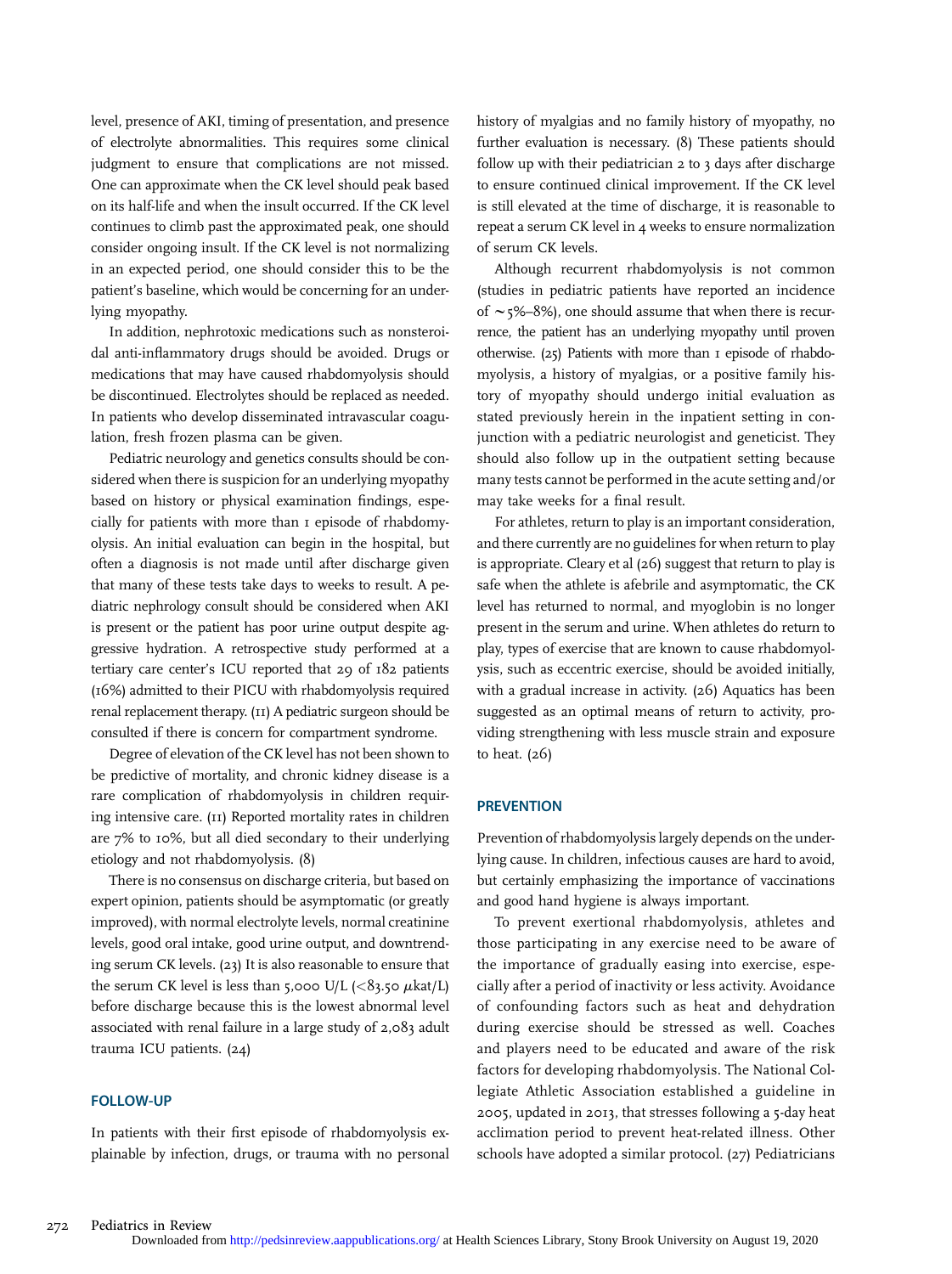during sports physicals can also be a source of education to athletes.

Prevention of rhabdomyolysis in those with underlying myopathies involves treating the individual cause such as avoidance of fasting, dietary modifications, and instructions on hydration during times of stress, intense activity, and illness.

Patients taking medications known to potentially cause rhabdomyolysis should be counseled at medication initiation regarding presenting signs and symptoms and to avoid risk factors associated with exertional rhabdomyolysis. In addition, patients undergoing anesthesia should be questioned regarding personal or family history of anesthesia reactions before administration.

# Summary

- Infections are the leading cause of pediatric rhabdomyolysis, but other causes need to be considered when patients do not present with findings from history, physical examination, or studies suggestive of infection.
- Based on expert opinion, a serum creatine kinase (CK) level greater than 5 times the upper limit of normal is used for the diagnosis of pediatric rhabdomyolysis. (3)
- Based on observational studies, intravenous (IV) fluids are the mainstay of treatment for rhabdomyolysis, with greatest prevention of acute kidney injury when initiated within 6 hours of insult. (3)(22)
- Based on observational studies and expert opinion, IV normal saline at a rate that provides urine output of at least 200 mL per hour is recommended for acute management of rhabdomyolysis. (3) For smaller pediatric patients, we can assume that a similar output of 3 to 4 mL/kg per hour would be an appropriate target, but more studies need to be performed to support this. There is a lack of randomized controlled trials and no observational study evidence to support routine use of mannitol and sodium bicarbonate in patients with rhabdomyolysis. (3)(22)
- Based on expert opinion, discharge can be considered once patients are asymptomatic (or greatly improved), with normal serum electrolyte levels, a normal serum creatinine level, good oral intake, good urine output, and downtrending serum CK levels (some clinicians use 5,000 U/L [83.50  $\mu$ kat/L] as a goal given that this is the lowest reported serum CK level associated with acute kidney injury). (23)(24)
- Based on expert opinion, those with a single episode explained by an infection, medication, or trauma require no additional evaluation. However, those with recurrent episodes of rhabdomyolysis, a personal history of myalgias, or a family history of a myopathy warrant further metabolic and genetic testing. (3)

• Prevention of rhabdomyolysis largely depends on the underlying cause and requires education of clinicians on the risk factors for the disease and education of patients who are at risk for rhabdomyolysis. Populations at risk include athletes and those taking certain medications. Handwashing and vaccination are important for preventing the spread of infection, which is the most common cause of rhabdomyolysis in pediatric patients.

# POTENTIAL QI PROJECTS

- 1. Improve outcomes of cases of rhabdomyolysis by looking at time to treatment and residual effects on kidney function after treatment.
- 2. Decrease the incidence of rhabdomyolysis or increase awareness and understanding by educating coaches or incorporating education into sports physical examination visits.
- 3. Improve detection of patients with a chronic underlying cause for rhabdomyolysis by ensuring that all patients admitted with rhabdomyolysis have a documented cause or a plan for investigating cause if not documented. Readings, Suggested Readings

The Sydney Children's Hospital Network. Practice guideline: acute rhabdomyolysis—investigation and management. Available at: [http://www.schn.health.nsw.gov.au/\\_policies/](http://www.schn.health.nsw.gov.au/_policies/pdf/2008-8005.pdf) [pdf/2008-8005.pdf.](http://www.schn.health.nsw.gov.au/_policies/pdf/2008-8005.pdf) Accessed September 8, 2018

The National Collegiate Athletic Association. 2014-2015 NCAA Sports Medicine Handbook: guideline 2T: exertional rhabdomyolysis. Available at: [https://www.ncaapublications.](https://www.ncaapublications.com/productdownloads/MD15.pdf#page=99) [com/productdownloads/MD15.pdf#page](https://www.ncaapublications.com/productdownloads/MD15.pdf#page=99)=[99](https://www.ncaapublications.com/productdownloads/MD15.pdf#page=99). Accessed December 18, 2018



References for this article are at [http://pedsinreview.aappub](http://pedsinreview.aappublications.org/content/41/6/265)[lications.org/content/41/6/265.](http://pedsinreview.aappublications.org/content/41/6/265)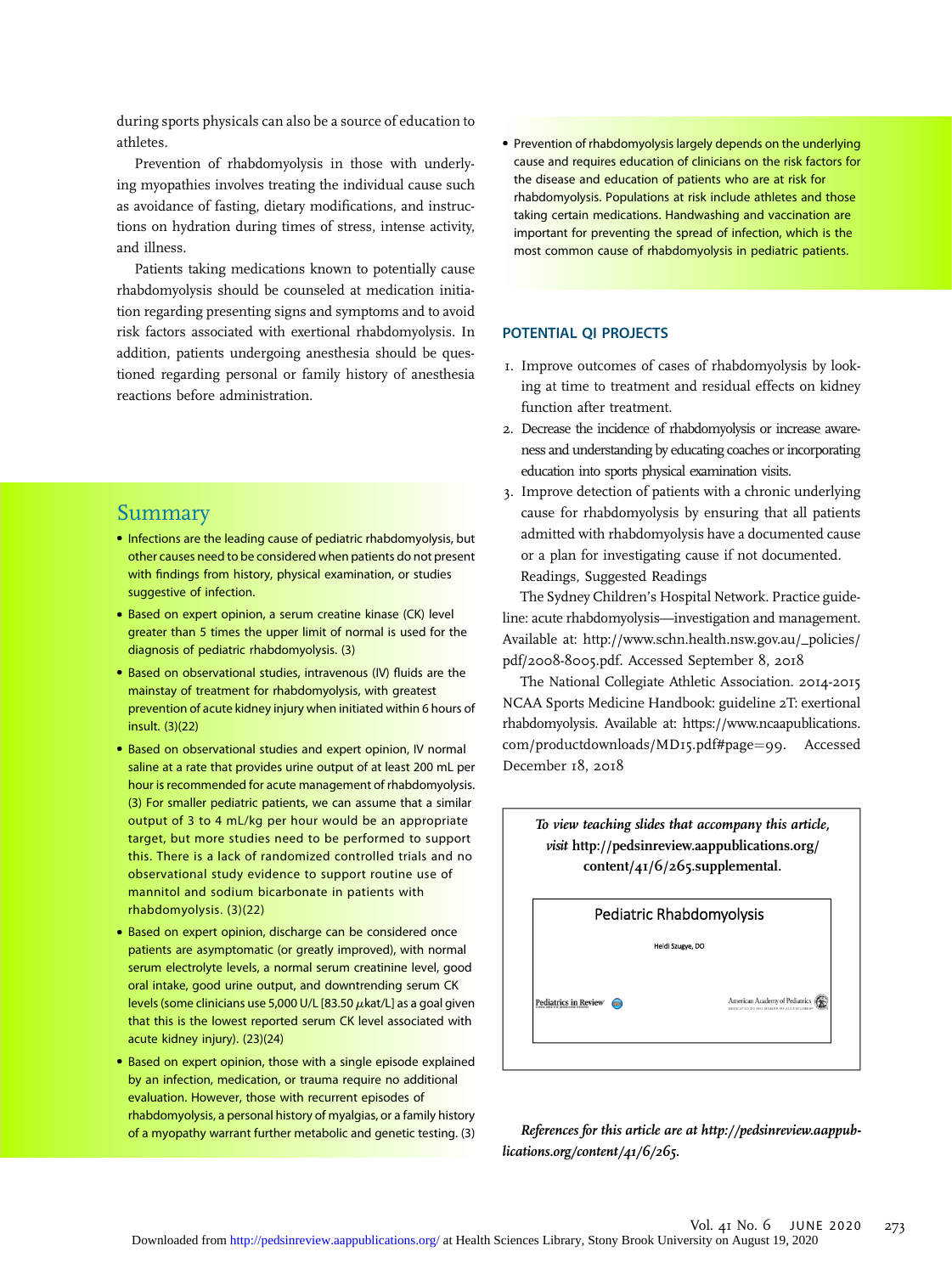# PIR Quiz

Individual CME quizzes are available via the blue CME link under the article title in the Table of Contents of any issue. To learn how to claim MOC points, go to: [http://www.aappublications.org/content/moc-credit.](http://www.aappublications.org/content/moc-credit)

- 1. A 15-year-old boy presents to the emergency department with new-onset tea-colored urine and right calf pain the morning after football practice. He reports that he has been vomiting all morning and that his muscles are weak. On physical examination his heart rate is 50 beats/min and his blood pressure is 150/100 mm Hg. He was diagnosed as having suspected rhabdomyolysis. Which of the following laboratory abnormalities is most likely to be seen in this patient and to account for his hypertension?
	- A. Anemia.
	- B. Hypercalcemia.
	- C. Hypermagnesemia.
	- D. Hypokalemia.
	- E. Hypophosphatemia.
- 2. A 16-year-old girl is brought to the emergency department by emergency medical services after her mom found her "not acting right." She is breathing at a rate of 8 breaths/min and her heart rate is 60 beats/min. Her pupils are pinpoint and she is sleepy. The patient is admitted for observation. Over the next 12 hours she starts having emesis and cold shivers, but she does not have a fever. Her creatine kinase (CK) level is 7,000 U/L (116.90  $\mu$ kat/L). Which of the following is the most likely cause of all of her symptoms?
	- A. Autoimmune disorder.
	- B. Cocaine use.
	- C. Genetic disorder.
	- D. Opioid use.
	- E. Viral illness.
- 3. A 3-year-old girl is brought to your office by her mother with the concern of exercise intolerance. She started playing soccer at preschool and had to sit down after approximately 5 minutes of activity as she was complaining of cramping and muscle pain. Mom says that this happens when she runs in the backyard, but not this bad. She remembers that her cousin had something similar, but the family moved away when he was young and she has not seen them in years. Evaluation for which of the following disorders is most likely to diagnose the cause of her symptoms?
	- A. Congenital myopathy.
	- B. Fatty acid oxidation defect.
	- C. Glycogen storage disease.
	- D. Inflammatory myopathy.
	- E. Mitochondrial disorder.
- 4. A 6-year-old boy is brought to the clinic for follow-up. He was seen in the emergency department the previous day and was discharged with the diagnosis of influenza A. He is still having fevers and now has new-onset arm and leg pains bilaterally. He has not been having good oral intake, and now his urine output is decreased. Serum laboratory studies are ordered and showed a CK level of 5,000 U/L (83.50  $\mu$ kat/L). He is admitted to the hospital for intravenous (IV) hydration and is started on  $1.5\times$  maintenance IV fluids. A recheck of the CK level is ordered for the following day. The following morning during rounds mom is worried because the repeated CK level is now 20,000 U/L (334.00  $\mu$ kat/L). The clinical team increases the IV fluid rate to  $2\times$  maintenance. In explaining the clinical course to mom, which of the following approaches is the most appropriate for the clinical team to take at this point?

REQUIREMENTS: Learners can take Pediatrics in Review quizzes and claim credit online only at: [http://](http://pedsinreview.org) [pedsinreview.org](http://pedsinreview.org).

To successfully complete 2020 Pediatrics in Review articles for AMA PRA Category 1 Credit<sup>TM</sup>, learners must demonstrate a minimum performance level of 60% or higher on this assessment. If you score less than 60% on the assessment, you will be given additional opportunities to answer questions until an overall 60% or greater score is achieved.

This journal-based CME activity is available through Dec. 31, 2022, however, credit will be recorded in the year in which the learner completes the quiz.



2020 Pediatrics in Review is approved for a total of 30 Maintenance of Certification (MOC) Part 2 credits by the American Board of Pediatrics (ABP) through the AAP MOC Portfolio Program. Pediatrics in Review subscribers can claim up to 30 ABP MOC Part 2 points upon passing 30 quizzes (and claiming full credit for each quiz) per year. Subscribers can start claiming MOC credits as early as October 2020. To learn how to claim MOC points, go to: [https://www.aappublications.](https://www.aappublications.org/content/moc-credit) [org/content/moc-credit](https://www.aappublications.org/content/moc-credit).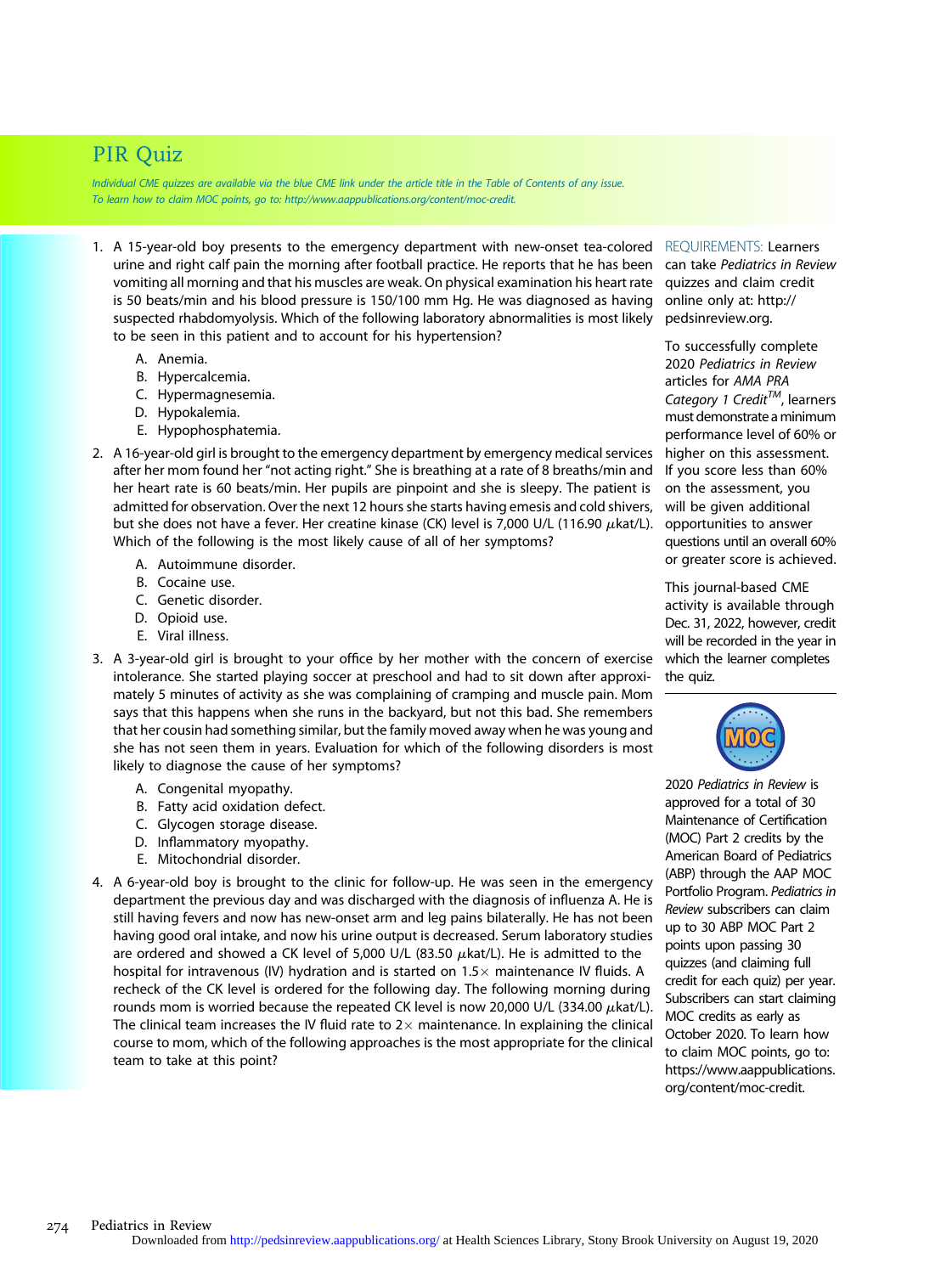- A. Ask mom if he has been walking around the hospital because this is the most likely reason for the CK level increase.
- B. Because of lack of response to fluids, an evaluation for genetic causes of rhabdomyolysis is indicated at this point.
- C. Explain to mom that a muscle biopsy is indicated at this time to rule out other diagnoses.
- D. Explain to mom that this is not concerning because it is most likely a laboratory error.
- E. This is not unexpected because it takes typically 2 to 5 days for the CK level to peak.
- 5. The patient in the vignette in question 4 was sent home 3 days later with a CK level of 5,000 U/L (83.50  $\mu$ kat/L). He returns to the office 48 hours later for follow-up. A repeated CK level at this time is 3,500 U/L (58.45  $\mu$ kat/L). The mother wants to know when he can go back to playing tennis with his best friend. Which of the following is the best follow-up plan for this patient?
	- A. Avoid playing sports because he is more likely to get rhabdomyolysis again.
	- B. Order genetic testing; if the results are negative he can restart sports.
	- C. Recheck the CK level in 4 weeks; if normal at that time he can gradually restart sports.
	- D. Return to full sports participation now and premedicate with nonsteroidal antiinflammatory drugs before exercise for the next 4 weeks.
	- E. Return to full sports participation because the CK level is going down; no repeated CK level is needed.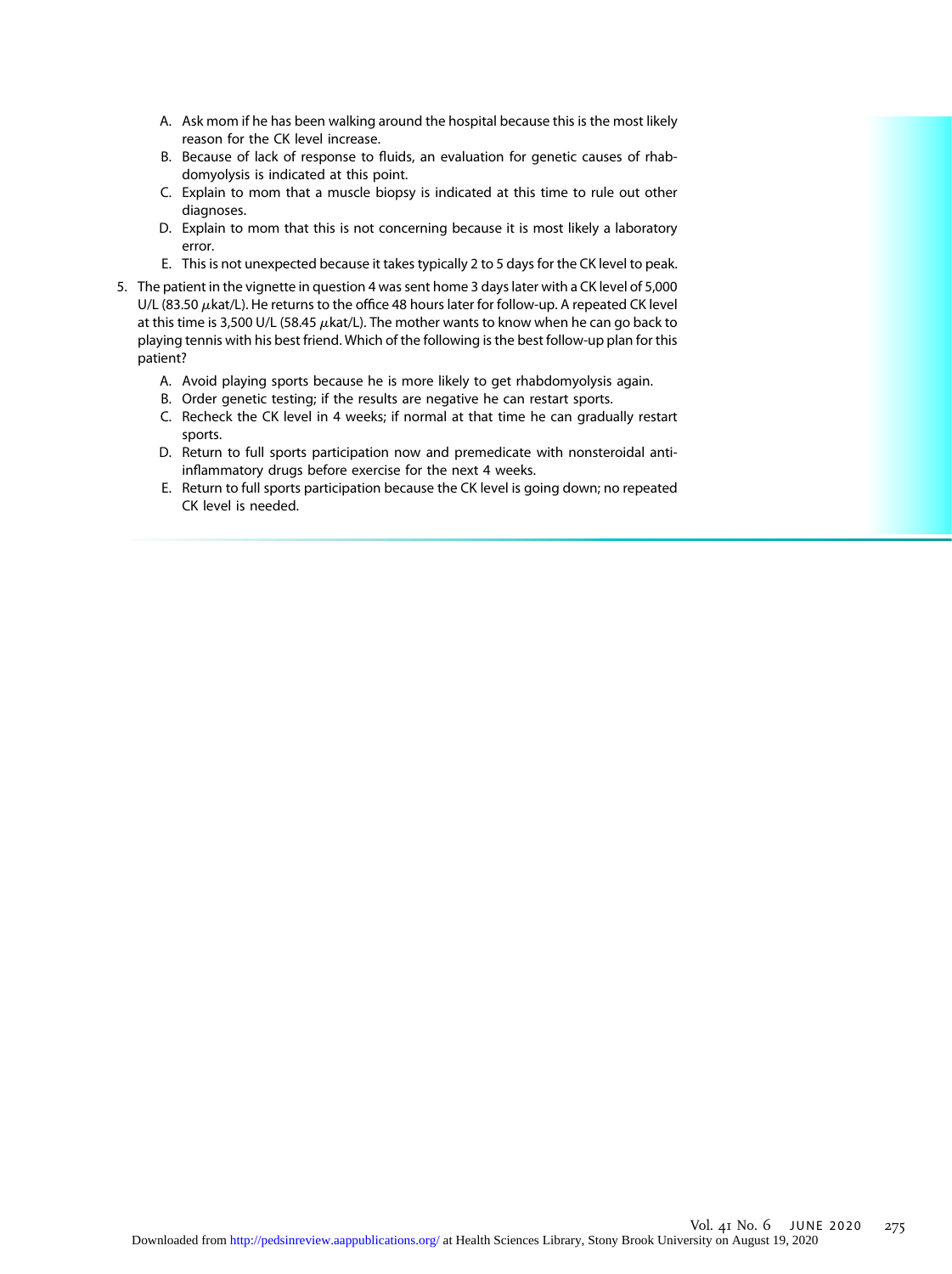# **Pediatric Rhabdomyolysis**

DOI: 10.1542/pir.2018-0300 *Pediatrics in Review* 2020;41;265 Heidi S. Szugye

| Updated Information $\&$<br><b>Services</b><br><b>Supplementary Material</b> | including high resolution figures, can be found at:<br>http://pedsinreview.aappublications.org/content/41/6/265<br>Supplementary material can be found at:<br>http://pedsinreview.aappublications.org/content/suppl/2020/06/01/41<br>.6.265.DC1                                                                                                                           |
|------------------------------------------------------------------------------|---------------------------------------------------------------------------------------------------------------------------------------------------------------------------------------------------------------------------------------------------------------------------------------------------------------------------------------------------------------------------|
| <b>References</b>                                                            | This article cites 25 articles, 3 of which you can access for free at:<br>http://pedsinreview.aappublications.org/content/41/6/265.full#ref-list<br>-1                                                                                                                                                                                                                    |
| <b>Subspecialty Collections</b>                                              | This article, along with others on similar topics, appears in the<br>following collection(s):<br><b>Nephrology</b><br>http://classic.pedsinreview.aappublications.org/cgi/collection/nephro<br>logy sub<br><b>Rheumatology/Musculoskeletal Disorders</b><br>http://classic.pedsinreview.aappublications.org/cgi/collection/rheuma<br>tology:musculoskeletal_disorders_sub |
| <b>Permissions &amp; Licensing</b>                                           | Information about reproducing this article in parts (figures, tables) or<br>in its entirety can be found online at:<br>https://shop.aap.org/licensing-permissions/                                                                                                                                                                                                        |
| <b>Reprints</b>                                                              | Information about ordering reprints can be found online:<br>http://classic.pedsinreview.aappublications.org/content/reprints                                                                                                                                                                                                                                              |